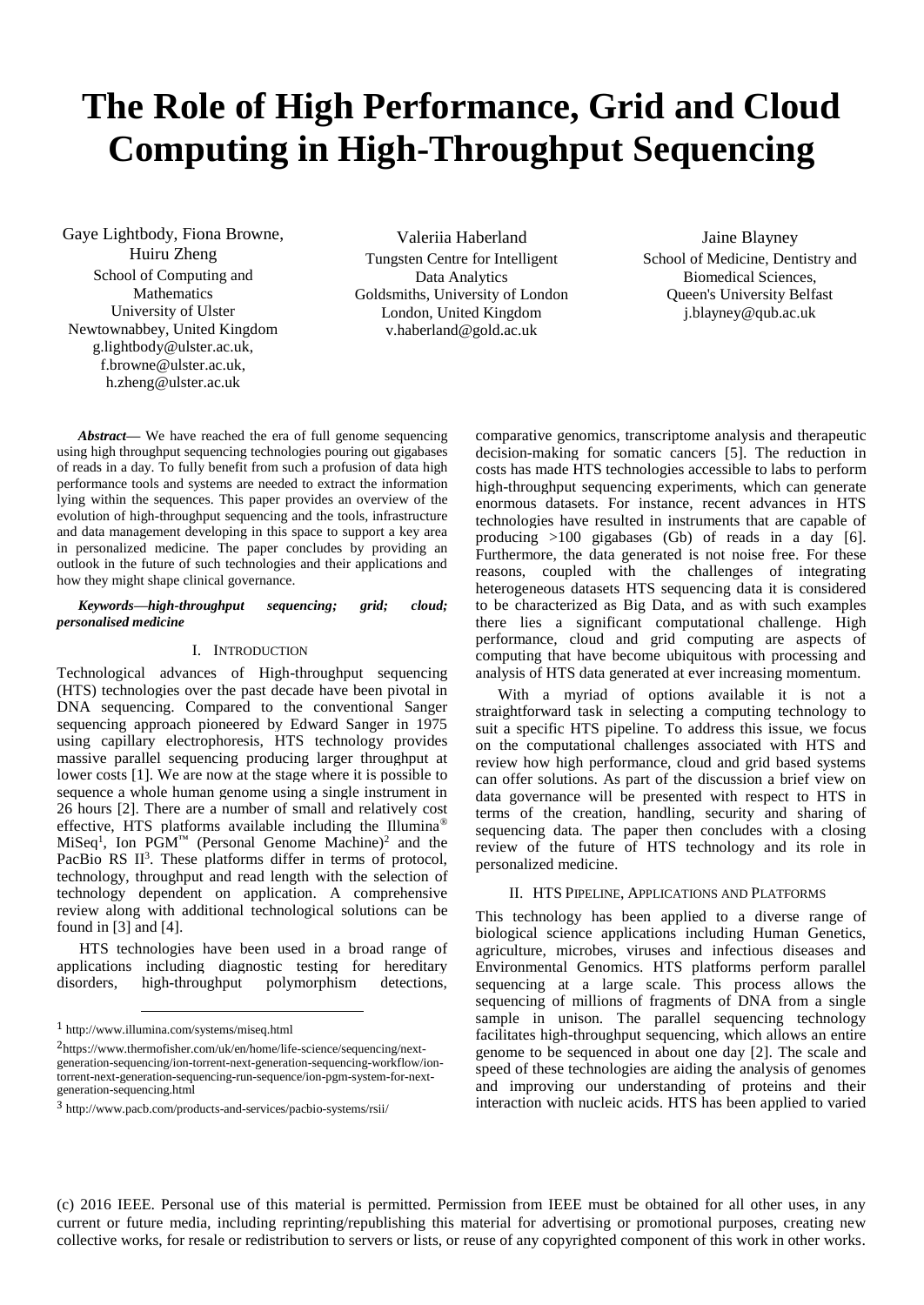applications (Table I) from understanding the role of noncoding sequence variants in cancer [7], identifying genomic targets of small molecules [8] to the reconstruction of ancient genomes and epigenomes [9].

| <b>Application</b>                                      | <b>Description</b>                                                                                                                                                                                                                                                                                                                                                                                                                                                          |  |  |
|---------------------------------------------------------|-----------------------------------------------------------------------------------------------------------------------------------------------------------------------------------------------------------------------------------------------------------------------------------------------------------------------------------------------------------------------------------------------------------------------------------------------------------------------------|--|--|
| Whole<br>Genome<br>Sequencing<br>(WGS)                  | WGS can be of particular importance when the exact genetic<br>cause of a disease is not fully understood. It allows for a<br>more open discovery of mutations or polymorphisms.<br>Furthermore, there is the potential to derive insights into<br>future potential health issues. There has been recent<br>investigation into how WGS could be integrated with<br>clinical medicine [10].                                                                                   |  |  |
| Whole<br>Exome<br>Sequencing                            | The exome comprises just over 1% of the genome but offers<br>valuable information in gene discovery research. Studies<br>have resulted in the identification of genes that are relevant<br>to certain diseases such as inherited skin disease [11] or<br>indicate conditions such as inherited autism [12]. Exome<br>sequencing [13] can also be applied to identify disease-<br>causing mutations in pathogenic presentations where the<br>exact genetic cause is unknown. |  |  |
| Targeted<br>Sequencing                                  | In cases where a suspected disease or condition has been<br>identified, sequencing full genome or exome is not<br>necessary. A more efficient application of HTS would be to<br>use targeted sequencing of specific genes or genomic<br>regions. This yields a more affordable and efficient solution<br>while maintaining a high level of resolution [14].                                                                                                                 |  |  |
| Chromatin<br>immune-<br>precipitation<br>sequencing     | ChiP-Sequencing is used to investigate the interactions<br>between proteins and DNA [15]. It has been used to measure<br>transcription binding and protein interactions. miRNA-Seq<br>NGS (Next Generation Sequencing, a form of HTS)<br>technology has been<br>an enabler for<br>analysis<br>of<br>transcriptomes [16].                                                                                                                                                    |  |  |
| Large-scale<br>analysis of<br><b>DNA</b><br>methylation | DNA methylation (by deep sequencing of bisulfite-treated<br>DNA) acts to investigate genes epigenetic behavior.<br>Whole-genome bisulfite sequencing (WGBS) combined<br>with NGS and genome-wide analysis used to provide a<br>comprehensive view of methylation patterns at single-base<br>resolution across the genome.                                                                                                                                                   |  |  |
| Variant<br>detection                                    | Determining single nucleotide variants (SNVs) from NGS<br>results.                                                                                                                                                                                                                                                                                                                                                                                                          |  |  |
| de novo<br>assembly<br>sequencing                       | NGS alignment without a reference genome.                                                                                                                                                                                                                                                                                                                                                                                                                                   |  |  |

Within the application area of human health, the application of HTS has provided evidence on the context and complexity of cancer genomic alterations, including point mutations, small insertions or deletions, copy number alternations and structural variations. The Cancer Genome Atlas (TCGA) (a coordinated project with the National Cancer Institute (NCI) and the National Human Genome Research Institute (NHGRI)) has applied HTP technologies to profile and analyze large numbers of human tumors to uncover the molecular basis of cancer. A recent study investigated the genomic diversity of primary prostate cancers [17].

A number of platforms are currently used in HTS workflows. These platforms differ in terms of sequencing, imaging and output of data. Popular platforms include: Ion Torrent PGM™ (LifeTechnologies, Carlsbad, CA), MiSeq™ (Illumina, San Diego, CA) and Roche 454. The selection of platform is dependent upon the sequencing problem being investigated. A comprehensive review can be found in [14]. They provide a thorough summary of NGS platforms and applications. In particular, they also provide a synopsis of discoveries of cancer driver mutations achieved through NGS technology.

### III. HTS PLATFORM CHALLENGES

With the complexity of genetic sequencing data, coupled with the inevitability of combining it with other relevant datasets so to obtain a complete disease profile, the outcome is highly technically challenging. Cloud, high performance and grid computing offer some answers to meeting these computational needs. However, there are major efforts in developing the computing platforms, infrastructure and data governance policy required to meet growth in use and need of high performance computing solutions.

All platforms have their strengths and weaknesses, which must be considered to enable appropriate use of sequencing data [3]. Different HTS technologies apply different protocols, which in turn determine the type of data produced from each platform [18]. Comparing data output can be challenging in terms of quality scores and accuracy estimates as there is no quality base consensus between different manufacturers. The volume of HTS data is of greater magnitude than that generated by earlier techniques therefore analytical algorithms need to be optimized for speed and memory usage. In addition, HTS techniques produce short read data with error profiles that differ from previous-generation technology. This has resulted in the development of new algorithms to process short reads for sequence alignment, assembly, and read annotation [3]. Consensus of standardized methodologies for HTS analysis is still lacking [5].

Furthermore, using HTS platforms can necessitate planning for at least several hundred gigabytes of data storage per sample. A recent study by Baker [1], investigated the cost of generating sequencing data compared to the cost of storing this data. Interestingly, the cost of generating sequencing data per base is reducing much faster than the cost of data storage per byte. This highlights the disconnect between data production and data storage and the resource to process these data. However, compression techniques [19]–[21] could have the potential to help with the storage and retrieval of these huge data files.

As highlighted, any HTS research in genomics will require significant computational resources, however, with this comes the need for bioinformaticians with skills to install, update, and run the latest tools. The skillset of the bioinformatician needs to be diverse as many of the stages in a typical HTS pipeline employ varied tools, platforms and developmental languages for each specific task, and much of these are open source supported through community forums. Furthermore, as also discussed, datasets themselves are complex and a challenge to incorporate so to best mitigate for inconsistencies in the creation of the datasets. Below gives a small example of the technologies and tools employed, a more comprehensive review can be found in [22]:

- Languages: R/Bioconductor, Python, Bash, Perl.
- Tools: BWA, samtools, vcftools, Picard, Genome Analysis Toolkit (GATK) [23], Bowtie, Tophat, Cufflinks.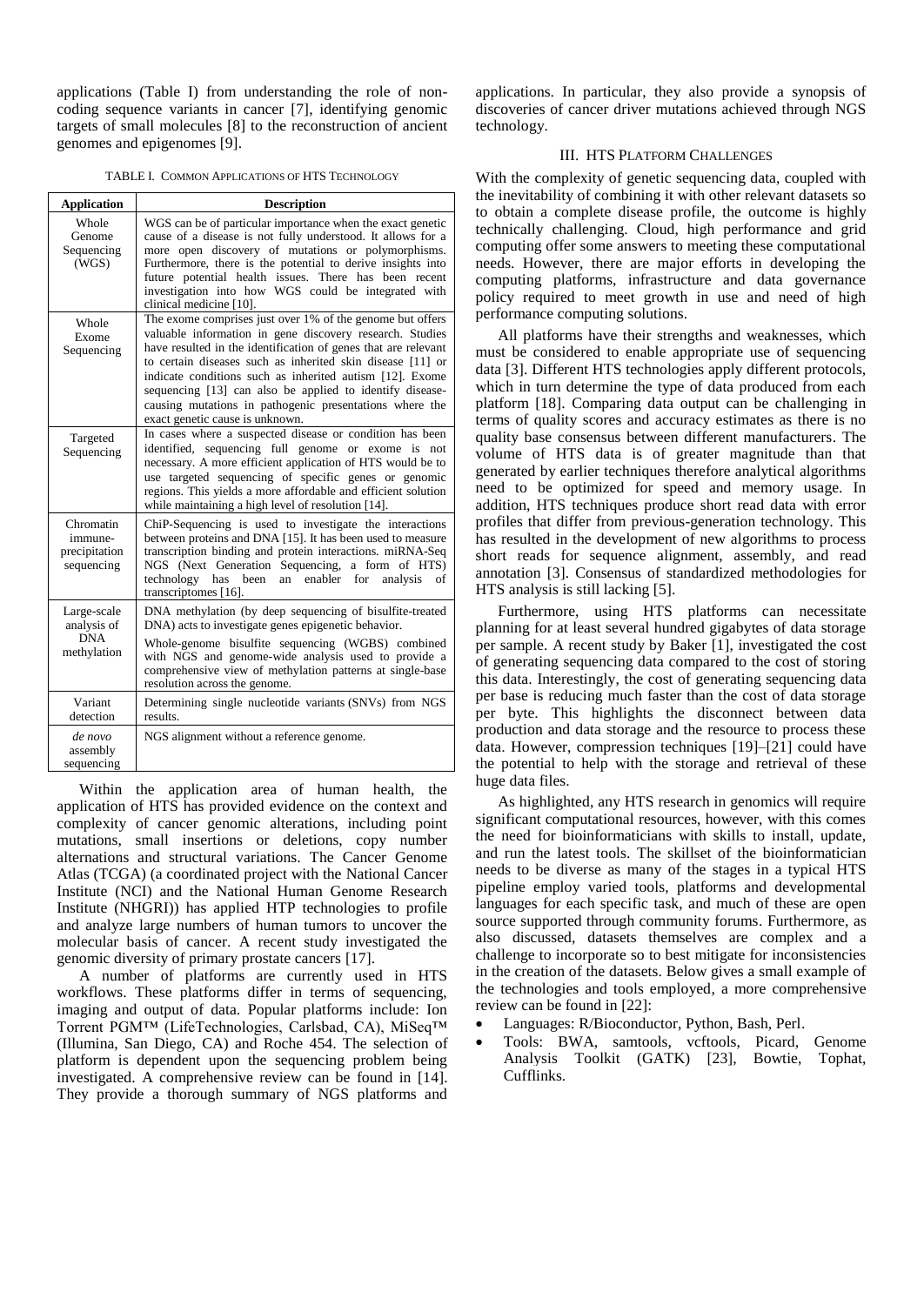Platforms: BIOVIA ScienceCloud [24], DNAnexus [25], CloVR [26].

## IV. HIGH PERFORMANCE COMPUTING SOLUTIONS

Each application will have a varied computational demand. The sections below discuss high performance computing solutions ranging in computational performance.

## *A. Commodity Clusters*

Commodity clusters became popular in bioinformatics, because they offer low-budget elements and scalability with regard to the user's requirements [27], [28]. Commodity clusters consist of regular computers (servers) which are connected through the network as compared to a supercomputer with many processors [29]. Here, a regular computer may also have multiple processing cores. One of the most well-known open-source frameworks for distributed computing on these clusters is *Apache Hadoop* [30]. Hadoop employs the *MapReduce* parallel programming framework which has been popularised by Google [31]. A broad description of this framework is as follows. It consists of the Map and Reduce stages, where input data is first split and presented as intermediate key-value pairs (mapping). Then, the pairs are sorted by their keys and the values are aggregated under their respective keys at the assigned reducer nodes [32]. Next the values are processed for each key (reducing), e.g. counting a frequency of name.

Kawalia et al. [33] describe a workflow for exome analysis which incorporates the MapReduce-like components for parallel calculations on the commodity HPC clusters. The authors' case study focuses on the clusters with a quite generic architecture which are shared by the researchers from the different disciplines, limiting their customization options. As in this case, it might not always be convenient to use Hadoop. The MapReduce concepts have been implemented in many other parallel solutions such as the *Genome Analysis Toolkit* (GATK) [23]; Hadoop-based set of tools, *SeqPig* [34]; parallel version of the well-known *BLAST* and *SOM* algorithms [35], etc. GATK framework helps the researchers to develop their own tools for the NGS data analysis, overcoming limitations of the existing problem-focused tools or complications of the general frameworks. This toolkit can be used for shared- or distributed-memory systems which enhances its applicability for the different types of clusters. SeqPig is a library and toolset, which is based on Apache Pig and aims to ease an analysis of sequencing data for researchers.

The most well-known parallel programming model is *Message Passing Interface* (MPI) [36], which is often compared to the MapReduce paradigm [37]. Chen et al. [37] briefly compare the MapReduce and MPI models as discussed below. MPI is generally argued to be more flexible in terms of passing more control to the user, but at the same time this flexibility complicates its usage. MapReduce is often praised for its fault tolerance as it can re-launch a task on another node if one of the nodes has failed. However, the applications which use MPI can create check-points in order to improve their fault tolerance. Generally, MapReduce is considered to be a more suitable solution for data independent rather than dependent tasks as MPI allows more control over data communication. There are also libraries which consider both

paradigms, MapReduce and MPI, such as MR-MPI [38]. Apache also offers a powerful execution engine, known as *Spark* [39], which allows the applications to perform inmemory computations (e.g. iterative applications) which were traditionally disadvantaged by the MapReduce algorithm. Spark can be deployed on the cluster or in the cloud.

## *B. GPU Computing*

Many researchers [29], [40], [41], compare *Graphics Processor Unit* (GPU)-based computing with a traditional CPU-based parallel computing. According to the price to performance ratio, parallel in nature GPUs are potentially more affordable and efficient as compared to sequential in nature CPUs [41], [40]. Hence, a GPU card can have thousands of cores, while more affordable workstations or servers usually have tens of CPU cores. A price for commodity GPUs also continues dropping driven by the expanding gaming industry [41]. In addition, one multi-core server or workstation takes much more space and energy than a GPU card with the approximately equivalent number of cores [42].

NVIDIA, a well-known GPU producer, offers a platform and model for GPU parallel programming which is *Compute Unified Device Architecture* (CUDA) [43]. The large number of CUDA-compatible tools have been developed in the past for NGS data processing and analysis such as *Cushaw* [44], *BarraCUDA* [45], *SOAP3* [46], *CUDASW*++ [47], *SeqNFind* [42], etc. A large attention has been attributed to short reads sequence alignment on GPUs (e.g.[44], [45]), or CPUs and GPUs (e.g. [47]). SeqNFind is the set of tools for sequence analysis which can be applied to the NGS data. As for statistical data (e.g. gene expression levels) analysis and visualisation, the open-source R-environment [48] has gained a wide popularity among bioinformaticians in the past years. Hence, the number of packages has been developed for R in order to enable researchers accelerate their calculations using CPU, such as *Simple Network of Workstations* (snow) [49] or GPU parallel computing paradigms, such as *permGPU* [50], *gputools* [51], etc. Although GPU computing is a promising direction for bioinformatics, several bottlenecks arise from the side of GPU memory limitations; a possibly slow data exchange between CPU and GPU memories [52] and the lack of awareness and specialised knowledge among bioinformaticions [40].

# *C. Cloud Computing*

Some of the first adopters of big data in cloud computing are users that deployed Hadoop clusters in highly scalable and elastic computing environments provided by vendors, such as IBM, Microsoft, and Amazon. Cloud-based solutions are increasingly offered on the market such as *BIOVIA ScienceCloud* [24], *DNAnexus* [25] and *BaseSpace Sequence Hub* [53]. A major advantage of these solutions is that they provide scalable storage and performance. Hence, there is no necessity to deploy and maintain the in-house resources [24], [25], especially, that these resources might be required to scale-up towards the increasing amounts of data. They also offer the data and project management tools which facilitate collaborations, regulate access to the shared data, visualise and analyse the data, etc. It is important to mention the big players in Cloud provision: Amazon Elastic Compute Cloud [54],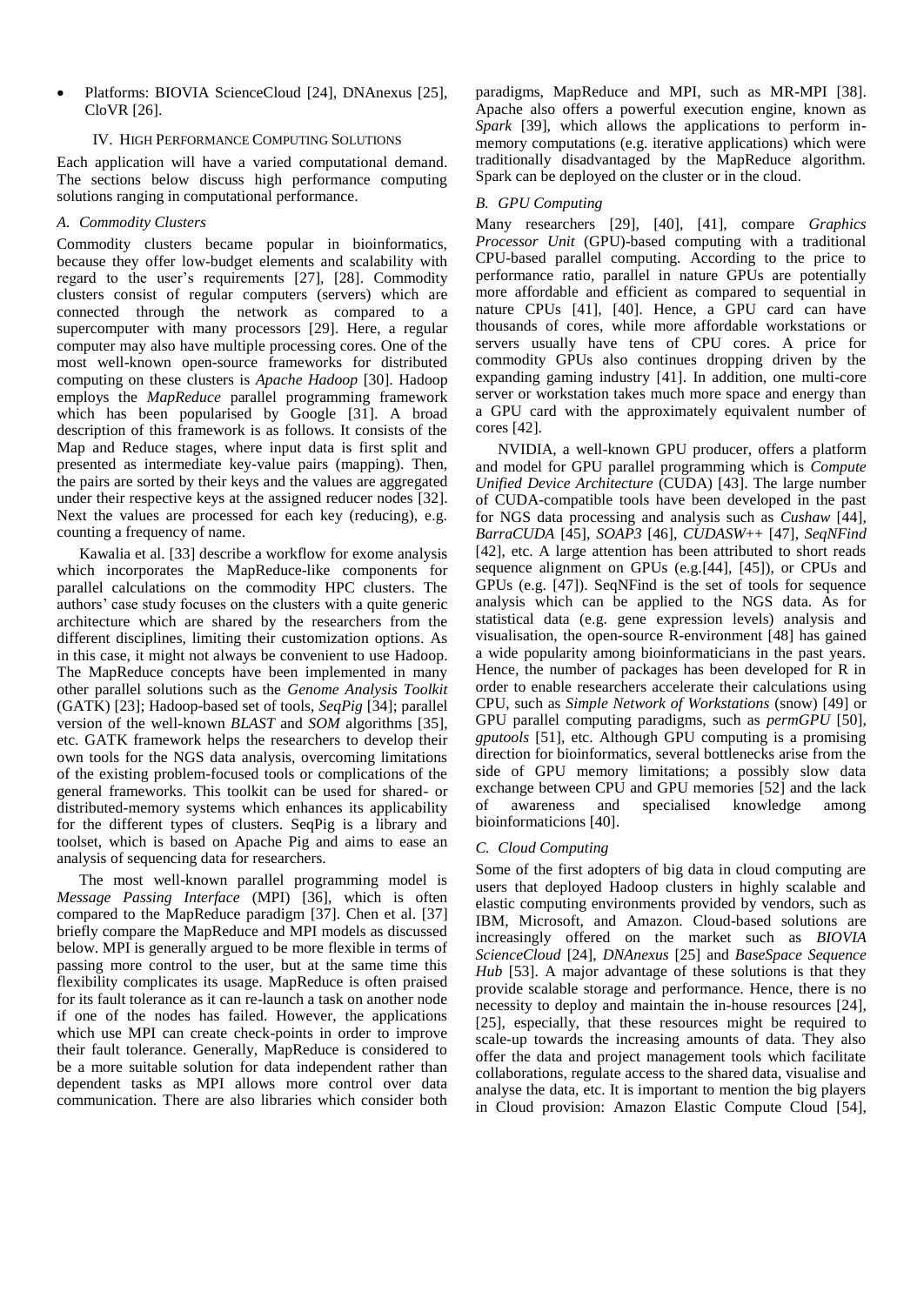Google Genomics [55] and Microsoft Azure [56], which all commit to the scalability, speed and data.

Although commercial Cloud solutions provide friendly interfaces and different tools for user convenience, they also have a few disadvantages compared to the open-source solutions. One of such disadvantages is a lack of flexibility on the public clouds as pointed out by Kwon et al. [57]. As an example, the authors suggest that a customization of services is usually limited to the provided functionality. Hence, a user may need to ask the cloud service provider to install additional software resulting in unnecessary waiting times. Another obvious disadvantage constitutes expenses for using a commercial solution [57]. There is a wide range of opensource platforms, pipelines and other tools available to researchers such as the read mapping algorithm for NGS data, *CloudBurst* [58]; the platform which combines virtual machine (VM) and cloud technologies, *CloVR* [26]; the automated pipeline, *Crossbow* [59].

However, the open-source solutions arguably require more time and effort from the user in order to set up and manage the system (e.g. CPU, memory) and the data analysis pipeline as compared to commercial solutions [57]. The system's set up and maintenance by themselves require substantial technical skills [26], [60]. Furthermore, various packages / applications often have to be integrated with each other for the different pipeline's stages [26]. More recently, some open-source software aims to reduce the user's burden, e.g. CloVR claims that they provide the pre-configured pipelines which can be easily installed as a part of VM.

## V. PRIVACY AND DATA MANAGEMENT

Beyond the major challenges in developing and employing high performance computing platforms and infrastructures, there lies the critical area of data management and governance. Sequencing the human genome has led to challenges in how such huge datasets are created, handled, integrated, stored and shared. These challenges have been exacerbated by the increased complexity and size from HTS. Coupled with the inevitability of translational bioinformatics in which heterogeneous datasets are combined so to obtain a complete disease profile, the outcome becomes even more demanding. This section will discuss some of the key data privacy and management challenges that are encountered when gathering, sharing and analyzing such large repositories, and how cloud computing platforms among other solutions are addressing these concerns.

Existing data governance mechanisms (Table II) enable the relatively free sharing of de-identified data. Such mechanisms have guided genomic data sharing policies including the National Human Genome Research Institute (NHGRI) established the Electronic MEdical Records and GEnomics (eMERGE) Consortium to investigate the best approaches to achieve this [61]. The study by Reid et al. [62] provides a good overview of the challenges faced by the sheer *translational nature of modern genomic data.* In such cases to enable a complete overview of the many compounding factors that influence disease progression additional potentially identifiable data may need to be included. [63]. At this point the data may become traceable back to the subject and thus

becomes protected health information (PHI) which is subject to a high degree of handling, storage and security compliance.

TABLE II. US AND EU ORGANIZATIONS ESTABLISHED FOR THE PROTECTION OF HEALTH AND PERSONAL DATA

| Legislation                                                                                                                                                                      | Date                                   | <b>Description</b>                                                                                                                                                                                                                                                                                                                                                                                                                                 |
|----------------------------------------------------------------------------------------------------------------------------------------------------------------------------------|----------------------------------------|----------------------------------------------------------------------------------------------------------------------------------------------------------------------------------------------------------------------------------------------------------------------------------------------------------------------------------------------------------------------------------------------------------------------------------------------------|
| <b>Health Insurance</b><br>Portability and<br><b>Accountability Act</b><br>(HIPPA)<br>Health<br>Information<br>Technology for<br>Economic and<br>Clinical Health<br>Act (HITECH) | 1996<br>2009                           | HIPPA safeguards individuals' protected<br>health information (PHI) [64]. Its privacy<br>rules set guidelines on how health data<br>can be disseminated through suitable de-<br>identification. Two standards, (Safe<br>Harbor and Expert Determination) may<br>be used for the de-identification process<br>$[65]$ .<br>HIPAA was later supplemented by the<br>Health Information Technology for<br>Economic and Clinical Health Act<br>(HITECH). |
| <b>Directive</b><br>$95/46$ /EC of the<br>European<br>Parliament and<br>Council of the<br>European Union<br>(EU)<br>Directive (EU)<br>2016/680<br>Regulation (EU)<br>2016/679/   | 1995<br>With<br>effect<br>from<br>2018 | This directive covers the protection of<br>individuals with regard to the processing<br>of personal data and on the free<br>movement of such data. (Official Journal<br>of the European Union L 281: 0031-<br>0050.) This will be repealed and replaced<br>by the regulation and directive on the<br>protection of natural persons with regard<br>to the processing of personal data [66].                                                         |

In terms of computational promise cloud-based solutions have many advantages, however there are still a challenges in respect of the security and privacy of the sensitive personal data uploaded to the clouds or other external sources [1], [67]. Hence, the researchers explore private clouds (e.g. in-house clouds) as well as a mixture of private and public clouds for the different data types [1]. Bendekgey [68] raises the point that looking back over the data breaches reported to the US government since 2009 that the fear of storing data on the cloud has been misplaced, highlighting that cloud based systems should be tailored to meet the high security demands for storing genomic PHI. In turn, the cloud-service providers put emphasis on their safety and privacy measures for the sensitive personal data which might include data encryption, a customisable level of data access, compliance with the health and clinical related data regulations. Amazon Web Services  $(AWS)^4$  offers a suite of cloud computing solutions that endeavor to meet the stringent privacy and security rules, requirements for auditing, back-ups, and disaster recovery, established by the HIPAA among other certifications. The AWS DNAnexus [25] platform is one such example with the appropriate clinical and data governance certification. Some HTS-oriented platforms such as BC Platforms [69] can also be deployed in-house which might be an appealing solution in terms of security, cost and application. While Microsoft Azure [70] has moved to offer the option of a hybrid cloud combining both private and public clouds if necessary.

## VI. FUTURE

An important challenge in the Bioinformatics and Biomedical domain is bridging the gap between genomic and proteomic data production and the analytics required for the

1

<sup>4</sup> https://aws.amazon.com/compliance/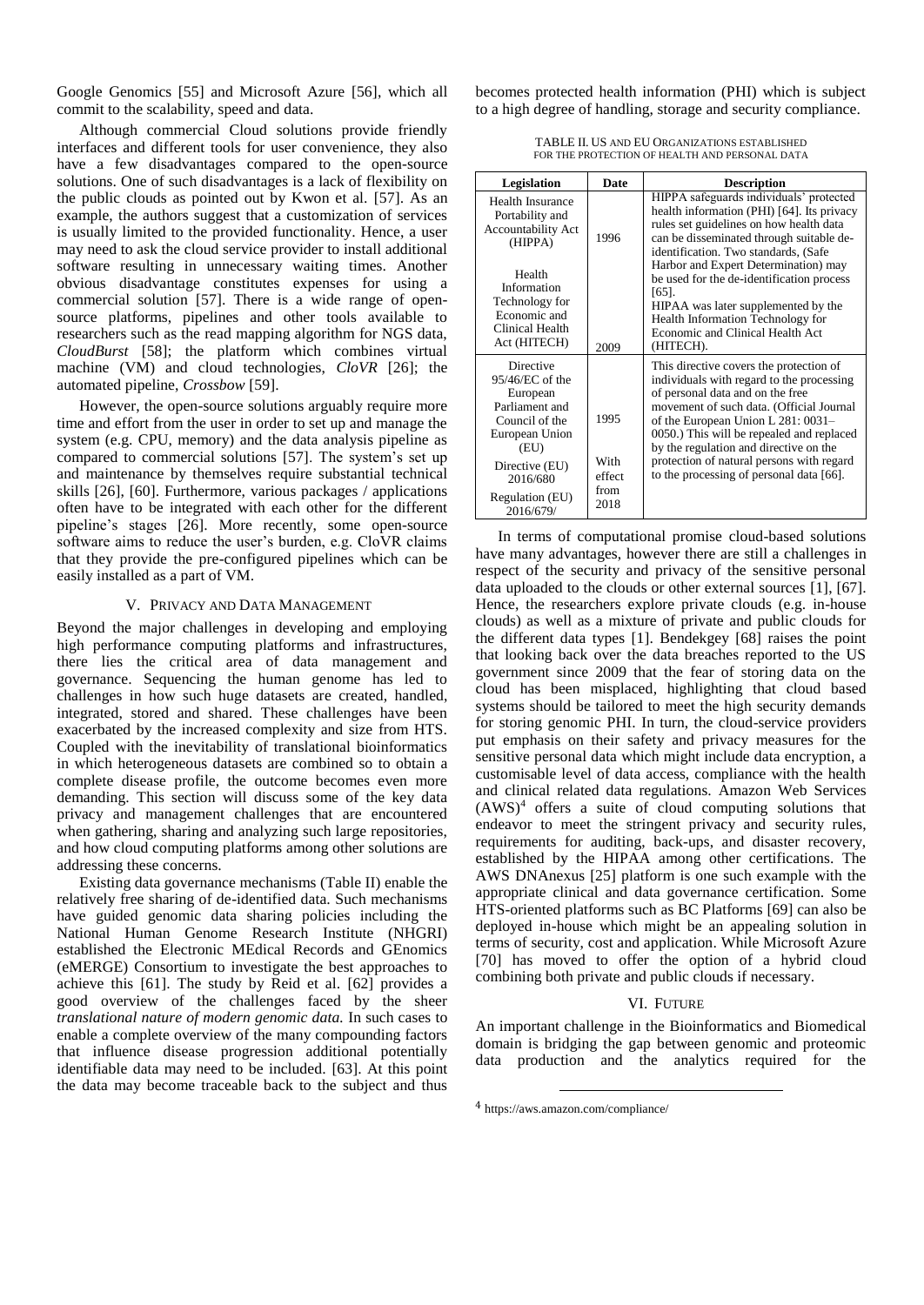understanding of functional biology. Many countries are recognizing this challenge and are developing plans to integrate genomic and patient data to deliver personalized medicine and personal genomics. Such initiatives include the Genomics England led 100,000 Genome Project to sequence 100,000 of the genomes of UK patients and integrate with patient data, led by Genomics England. The PatientsLikeMe project aims to support the sharing of data and have shared agreements with the FDA and pharmaceutical agencies such as AstraZeneca. With the variety of high-throughput technologies, including transcriptomics using microarrays, genome-wide association studies (GWAS), metabolomics modeling, Yeast 2 Hybrid (Y2H) assays, proteomics, highthroughput chemistry screening and in-silico techniques. HTS is one piece in the Bioinformatics knowledge base but it has the potential to augment or complement these existing technologies. Integration of these diverse data in a clinical setting to understand disease is not without its challenges. The study by Xuan et al. [14] highlighted that whole genome sequencing can identify genomic variations between patients with a disease and without a disease, however moving to uncovering clinical useful information and validating genotype-phenotype. Translation of relevant prognostic markers identified by high-throughput techniques into clinical tools for personalized patient treatment has been slow due to issues such as the reproducibility and validity of findings across studies, unfocused study design and inappropriate selection and application of statistical techniques [71], [72]. What is required are standardized pipelines from sequencing until analysis are capable of generating reliable analytical results. To this end there are a number of standardization initiatives such as the Sequencing Quality Control (SEQC) project, a community-wide collaborative led by FDA and the HUPO Proteomics Standards Initiative. Interestingly, we can see that the next wave of sequencing technologies are moving away from high-throughput to small scale real time sequencing. Such devices include Oxford Nanopore's MinION, DNA sequencing sensors to integrate with devices for more bounded tasks such as pathogens surveillance [73].

#### AUTHOR DISCLOSURE STATEMENT

### No competing financial interests exist.

#### **REFERENCES**

- [1] M. Baker, "Next-generation sequencing: adjusting to data overload.," *Nat. Methods*, vol. 7, no. 7, pp. 495–499, 2010.
- [2] N. A. Miller, E. G. Farrow, M. Gibson, et *al.*, "A 26-hour system of highly sensitive whole genome sequencing for emergency management of genetic diseases," *Genome Med.*, vol. 7, no. 1, p. 100, Sep. 2015.
- [3] M. L. Metzker, "Sequencing technologies the next generation," *Nat. Rev. Genet.*, vol. 11, no. 1, pp. 31–46, 2009.
- [4] N. J. Loman, R. V Misra, T. J. Dallman, C. Constantinidou, S. E. Gharbia, J. Wain, and M. J. Pallen, "Performance comparison of benchtop high-throughput sequencing platforms.," *Nat. Biotechnol.*, vol. 30, no. 5, pp. 434–9, 2012.
- [5] E. L. Van Dijk, H. Lè Ne Auger, Y. Jaszczyszyn, and C. Thermes, "Ten years of next-generation sequencing technology," *Trends Genet.*, vol. 30, no. 9, pp. 418–426, 2014.
- [6] S. N. Naccache, S. Federman, N. Veeeraraghavan, M. Zaharia, et *al.*, "A cloud-compatible bioinformatics pipeline for ultrarapid pathogen identification from next-generation sequencing of clinical samples," *Genome Res.*, vol. 24, no. 7, pp. 1180–1192, 2014.
- [7] E. R. Mardis, "The impact of next-generation sequencing technology on genetics," *Trends Genet.*, vol. 24, no. 3, pp. 133–141, 2008.
- [8] J. W. Davey, P. A. Hohenlohe, P. D. Etter, et *al.*, "Genome-wide genetic marker discovery and genotyping using next-generation sequencing, *Nat. Publ. Gr.*, vol. 12, no. 7, pp. 499–510, 2011.
- [9] L. Orlando, M. T. P. Gilbert, and E. Willerslev, "Reconstructing ancient genomes and epigenomes.," *Nat. Rev. Genet.*, vol. 16, no. 7, pp. 395– 408, Jun. 2015.
- [10] J. L. Vassy, D. M. Lautenbach, H. M. McLaughlin, S. W. Kong, et *al.*, "The MedSeq Project: a randomized trial of integrating whole genome sequencing into clinical medicine.," *Trials*, vol. 15, p. 85, 2014.
- [11] J. E. Lai-Cheong and J. A. McGrath, "Next-generation diagnostics for inherited skin disorders.," *J. Invest. Dermatol.*, vol. 131, no. 10, pp. 1971–1973, 2011.
- [12] S. J. Sanders, M. T. Murtha, A. R. Gupta, J. D. Murdoch, et *al.*, "De novo mutations revealed by whole-exome sequencing are strongly associated with autism," *Nature*, vol. 485, no. 7397, pp. 237–241, 2012.
- [13] M. Choi, U. I. Scholl, W. Ji, T. Liu, I et *al.*, "Genetic diagnosis by whole exome capture and massively parallel DNA sequencing.," *Proc. Natl. Acad. Sci. U. S. A.*, vol. 106, no. 45, pp. 19096–101, 2009.
- [14] J. Xuan, Y. Yu, T. Qing, L. Guo, and L. Shi, "Next-generation sequencing in the clinic: Promises and challenges," *Cancer Lett.*, vol. 340, no. 2, pp. 284–295, 2013.
- [15] G. Robertson, M. Hirst, M. Bainbridge, M. Bilenky, et *al.*, "Genomewide profiles of STAT1 DNA association using chromatin immunoprecipitation and massively parallel sequencing," *Nat. Methods*, vol. 4, no. 8, pp. 651–657, 2007.
- [16] J. Lu, G. Getz, E. A. Miska, E. A. Saavedra, et *al.*, "MicroRNA expression profiles classify human cancers.," *Nature*, vol. 435, no. June, pp. 834–838, 2005.
- [17] Cancer Genome Atlas Research Network, "The Molecular Taxonomy of Primary Prostate Cancer.," *Cell*, vol. 163, no. 4, pp. 1011–25, 2015.
- [18] M. Quail, M. Smith, P. Coupland, T. D. Otto, et *al.*, "A tale of three next generation sequencing platforms: comparison of Ion Torrent, Pacific Biosciences and Illumina MiSeq sequencers.," *BMC Genomics*, vol. 13, no. 1, p. 341, Jan. 2012.
- [19] A. J. Pinho and D. Pratas, "Mfcompress: A compression tool for fasta and multi-fasta data," *Bioinformatics*, vol. 30, no. 1, pp. 117–118, 2014.
- [20] D. Qiao, W.-K. Yip, and C. Lange, "Handling the data management needs of high-throughput sequencing data: SpeedGene, a compression algorithm for the efficient storage of genetic data," *BMC Bioinformatics*, vol. 13, no. 1, p. 100, 2012.
- [21] B. C.L. and A. Nair, "Benchmark dataset for Whole Genome sequence compression," *IEEE/ACM Trans. Comput. Biol. Bioinforma.*, vol. PP, no. c, pp. 1–10, 2016.
- [22] T. Ma and A. Zhang, "Omics Informatics: From Scattered Individual Software Tools to Integrated Workflow Management Systems.,' *IEEE/ACM Trans. Comput. Biol. Bioinforma.*, vol. PP, no. c, 2016.
- [23] A. McKenna, M. Hanna, E. Banks, A. Sivachenko, et *al.*, "The Genome Analysis Toolkit: a MapReduce framework for analyzing nextgeneration DNA sequencing data.," *Genome Res.*, vol. 20, no. 9, pp. 1297–303, Sep. 2010.
- [24] "ScienceCloud, Dassault Systémes Biovia Corp." [Online]. Available: https://www.sciencecloud.com/. [Accessed: 12-Sep-2016].
- [25] "DNAnexus." [Online]. Available: https://www.dnanexus.com/. [Accessed: 12-Sep-2016].
- [26] S. V Angiuoli, M. Matalka, A. Gussman, K. Galens, et *al.*, "CloVR: A virtual machine for automated and portable sequence analysis from the desktop using cloud computing," *BMC Bioinformatics*, vol. 12, no. 1, p. 356, 2011.
- [27] T. E. Anderson, D. E. Culler, and D. A. Patterson, "Case for NOW (Networks of Workstations)," *IEEE Micro*, vol. 15, no. 1, pp. 54–64, 1995.
- [28] A. Barak and O. La'adan, "The MOSIX multicomputer operating system for high performance cluster computing," *Futur. Gener. Comput. Syst.*, vol. 13, no. 4–5, pp. 361–372, 1998.
- [29] J. Blayney, V. Haberland, G. Lightbody, and F. Browne, "Biomarker Discovery , High Performance and Cloud Computing : A